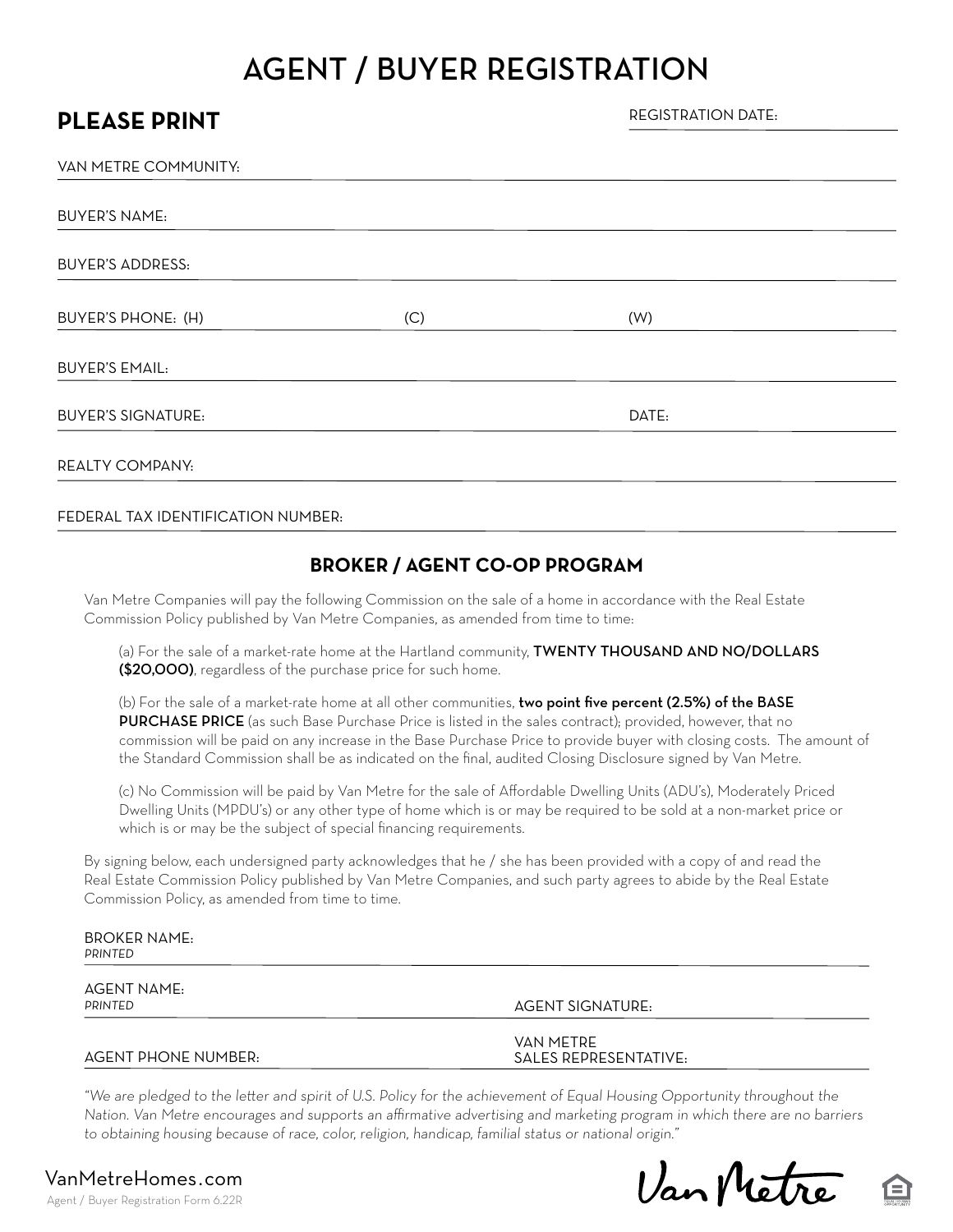Van Metre

## REAL ESTATE COMMISSION POLICY

This Real Estate Commission Policy ("Policy") sets forth the terms and conditions upon which the affiliated group of entities commonly known as Van Metre Companies (collectively, "Van Metre") and each eligible real estate agent/broker ("You") agree that a commission ("Commission") may become payable. You will not be the procuring cause of the sale of a Van Metre home unless and until You have satisfied each of the following terms and conditions:

**1.** You must be either a real estate agent or broker that is licensed in the state or commonwealth where the applicable Van Metre community is located.

**2.** You must register the Prospect by completing in full the Real Estate Commission Registration Form (including, without limitation, completing the Federal Tax # and having the Registration fully signed by You and the Prospect) (the "Registration Form"), either in-person or online, and Van Metre must receive the fully completed Registration Form prior to the Prospect's initial in-person visit or virtual showing of the community. Prospects **cannot** register themselves on Your behalf. The Registration Form relates only to the specific community identified on the Registration Form (the "Registered Community"). This means that You will not earn a Commission if the Prospect purchases a home in a different Van Metre community unless You register the Prospect at such community and otherwise satisfy all other terms and conditions of this Policy. The registration is effective for a period of thirty (30) days (the "Effective Period") from the date Van Metre receives the Registration Form, unless extended by Your re-registration of the Prospect as provided in paragraph 3 below. If a sales contract is written for a home in the Registered Community within the Effective Period, then You will earn a Commission in accordance with paragraph 4 below; provided, however, You will not earn a Commission if Your Prospect visited the applicable community or attended a virtual showing of the applicable community prior to Van Metre's receipt of the fully completed Registration Form from You or if another real estate agent registered them for a referral bonus or commission, and such registration has not yet expired on the date You attempt to register them.

**3.** After the expiration of the Effective Period, You will not be eligible to earn a Commission unless You re-register the Prospect prior to the time the Prospect signs a sales contract by filling out and submitting another Registration Form. Re-registration will extend the Effective Period for a period of thirty (30) days beginning on the date that Van Metre receives the new Registration Form. If a sales contract is written but terminates after the expiration of the Effective Period for any reason, then You will not earn a Commission if the Prospect writes another sales contract unless You re-register the Prospect prior to the signing of the sales contract as provided above.

**4.** Commissions are earned at the time of the transfer of title to a home from Van Metre to a buyer as evidenced by the recording of a deed in the land records. However, it is within Van Metre's discretion to advance Commissions at the time of settlement. Commissions will be paid by check to the broker of record, to whom Van Metre will issue an IRS Form 1099. If Van Metre advances a Commission to You, but for any reason the deed is not recorded in the land records, then the Commission will not be earned by You and You must reimburse Van Metre the amount advanced immediately upon request.

**5.** Van Metre will pay only one of either a Commission or a Referral Bonus (as defined in the Real Estate Referral Policy published by Van Metre Companies, as amended from time to time), as applicable, per home sale. If a dispute arises between You and another real estate agent claiming a Commission or a Referral Bonus, then You agree to submit the matter to binding arbitration through the procedure established by the Association of REALTORS® for the jurisdiction where the home is located. Van Metre will hold the Commission or Referral Bonus pending such arbitration and will pay the Commission or Referral Bonus that is due as directed by the findings of the arbitrator(s), which decision shall be based upon the terms and conditions of this Policy; provided, however, in no event will Van Metre be liable to You or any other real estate agent for any amount in excess of the applicable Commission or Referral Bonus.

**6.** Van Metre recognizes buyer's agents and will pay Commissions to such agents based upon the same terms as other real estate agents; provided, however, that if You are a buyer's agent, You must (a) disclose this fact to Van Metre in writing at the time of registration; and (b) You must register Your Prospect prior to Your Prospect's initial in-person visit or virtual showing of the applicable community and otherwise satisfy all other terms and conditions of this Policy. Unless You are a disclosed buyer's agent, You are acting as Van Metre's agent in this transaction and, therefore, You agree to represent Van Metre's interest and act in good faith on Van Metre's behalf.